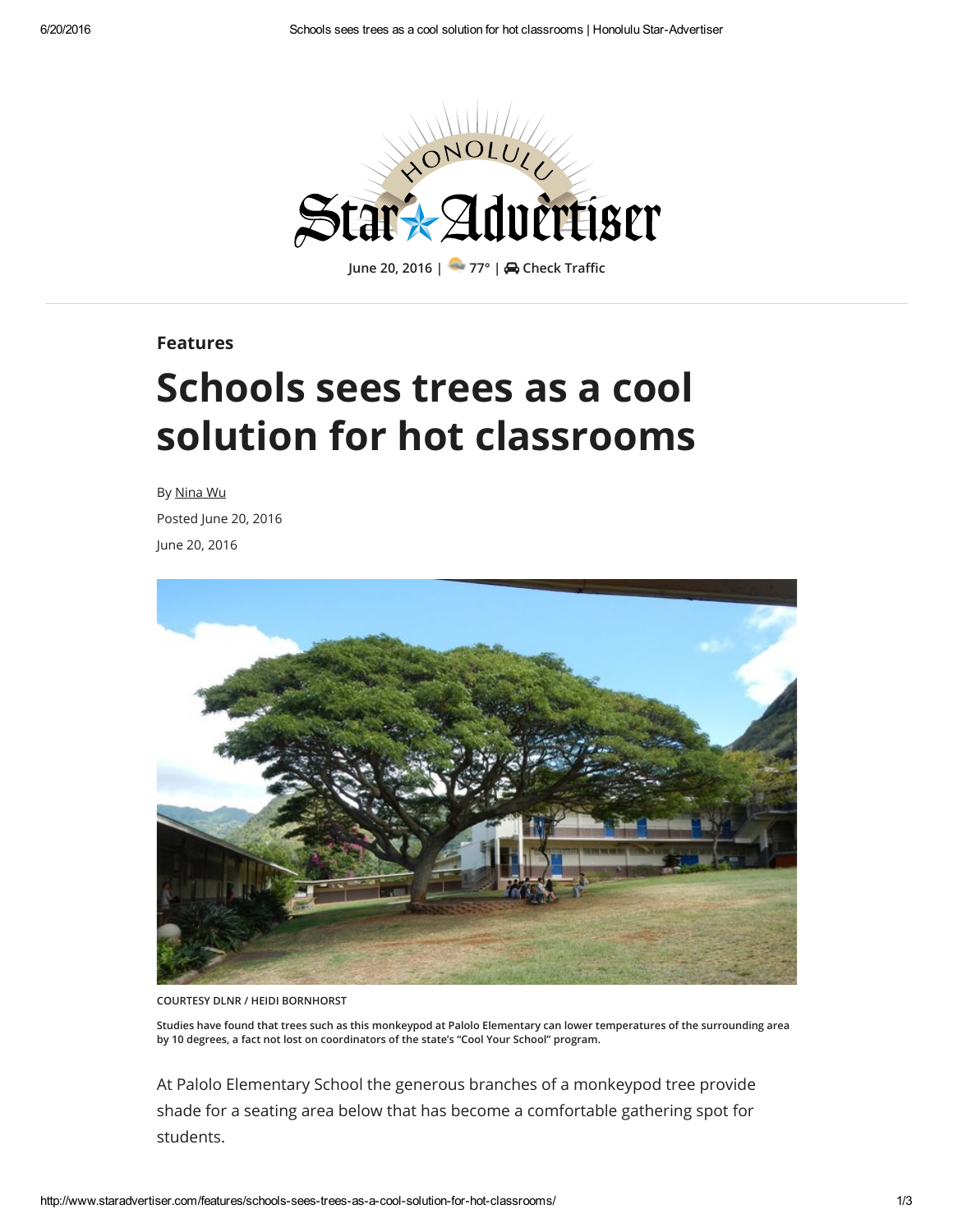## 6/20/2016 Schools sees trees as a cool solution for hot classrooms | Honolulu Star-Advertiser

Creating more spaces like this is the goal of the state's Kaulunani Urban and Community Forestry Program, which is offering a new "Cool Your School" cost-share grant program. The program is accepting applications to help fund tree planting projects designed to help cool school campuses.

"We did research on different studies here in Hawaii and across the country showing all the different benefits of trees," said program coordinator Jolie Wanger.

"Trees provide not just environmental, but also social and health benefits. We thought this is a great way for us to make an impact on the community and encourage schools to get as much cooling as they can from trees and nature."

Studies have shown that trees can cool a classroom by up to 10 degrees by blocking direct sunlight, reducing ambient temperatures. Through the process of transpiration, as water evaporates from leaves, the trees also cool the surrounding air.

In addition, Wanger said, studies have shown trees have a calming effect that can result in lower levels of stress, better concentration and fewer disciplinary problems.

The average amount of money granted through the cost-share program is between \$500 and \$3,000 but can range up to \$10,000 for larger-scale projects, according to Wanger.

Schools must raise matching funds, which can be in cash or through sweat equity or services. Typically, the schools work with an arborist or landscaper to select the tree and plant it in the right place on campus in consultation with Kaulunani.

At Makiki Christian Church Preschool, director Sandra Ishihara-Shibata applied for grants last fall to plant five kou trees in a lanai area outside a classroom that used to be too hot to use.

The school also spent some of its own budget to change rubber surfacing to artificial turf and installed some planters. The area will be used as an outdoor classroom once the trees, which are now about 15 feet tall and starting to grow leaves, provide full shade.

"We couldn't use the area because it was too hot," she said. "Prior to summer starting, it would go up to 100 degrees outside."

Ishihara-Shibata, former principal at Kawananakoa Middle School, was familiar with the Kaulunani grant program because she had applied before to plant trees there.

Kawananakoa is home to more than 25 new native trees, including kou, ohia lehua and milo, that students and volunteers planted throughout the campus over the past five years, thanks to the grants.

The Kaulunani Urban and Community Forestry Program, established in 1991, focuses on improving the health and viability of trees in Hawaii communities. It has always